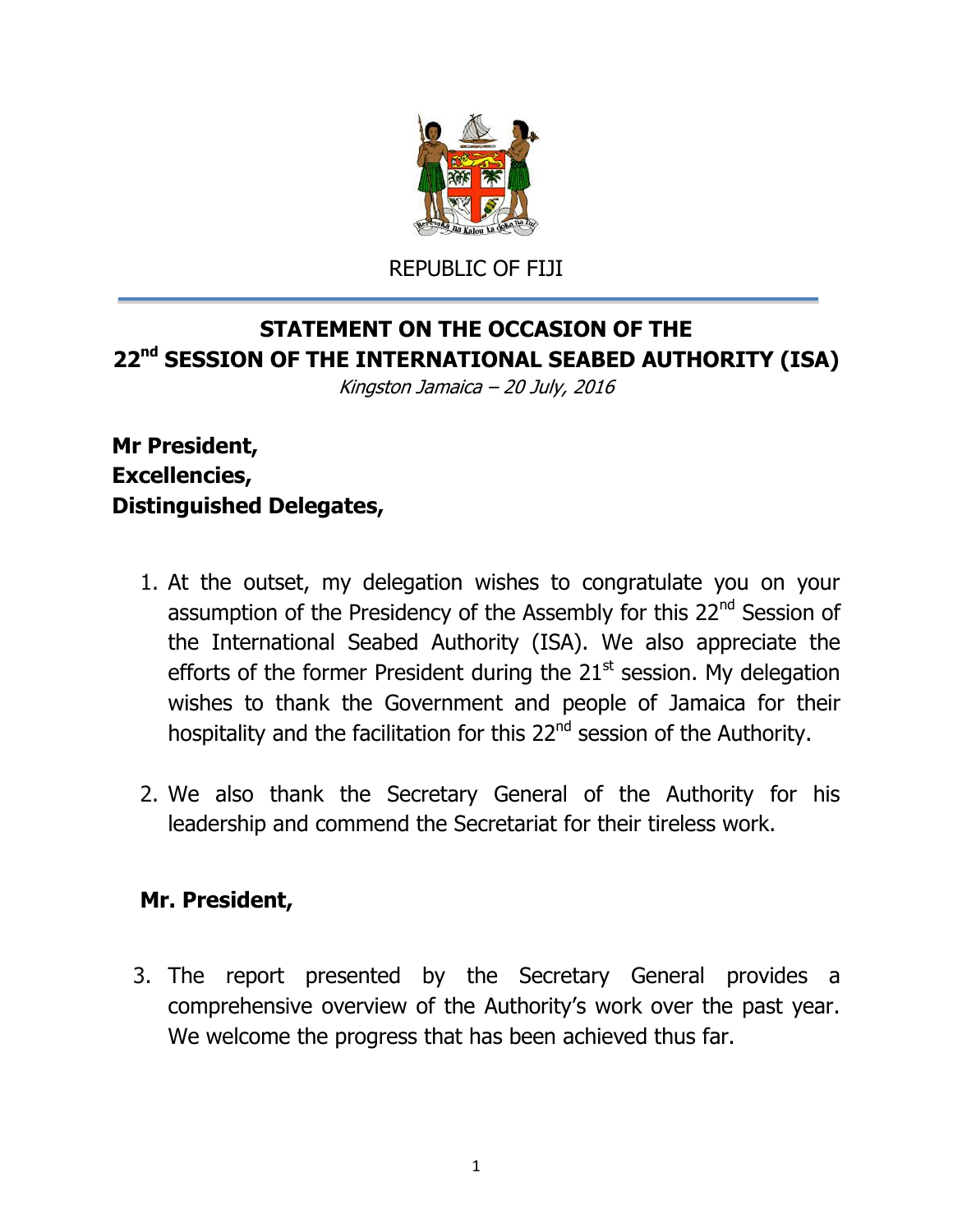- 4. We express our sincere appreciation to the Secretariat, members of the Authority, organizations and individuals for the generous donations to the 'Satya Nandan Library'. We recognize the valuable contribution that the library will provide to our work-plans in the future.
- 5. With regards to the Voluntary Trust Fund, my delegation sincerely appreciates the continuous support by members of the Authority for their generous contribution. We also encourage other parties to make similar contributions to the Trust Fund. These funds will greatly assist developing states such as SIDS and LDCs in participating at scheduled meetings of the Authority.
- 6. On Capacity Building, we recognize and acknowledge the work already undertaken by the Authority. To ensure long-term return on training and capacity building investment, it is important that member states put in place mechanisms that allow them to draw on the developed expertise of such officers. It also requires that capacity building programmes are well-planned out for the benefit of all concerned.
- 7. On the status of exploration and exploitation in the Area, our view is that any future contracts should be issued only if we are satisfied as to world demand for the minerals in question and are assured as to the environmental integrity and implications on marine biodiversity of the proposed activities. Taking into consideration that there is still a lot unknown in the Area, full exercise of the precautionary principle should be observed if there is a lack of scientific information and data. Rather than establishing environmental protection zones in the Area as we've done in the Clarion-Clipperton Zone, we should view the whole Area as a Marine Protected Area.